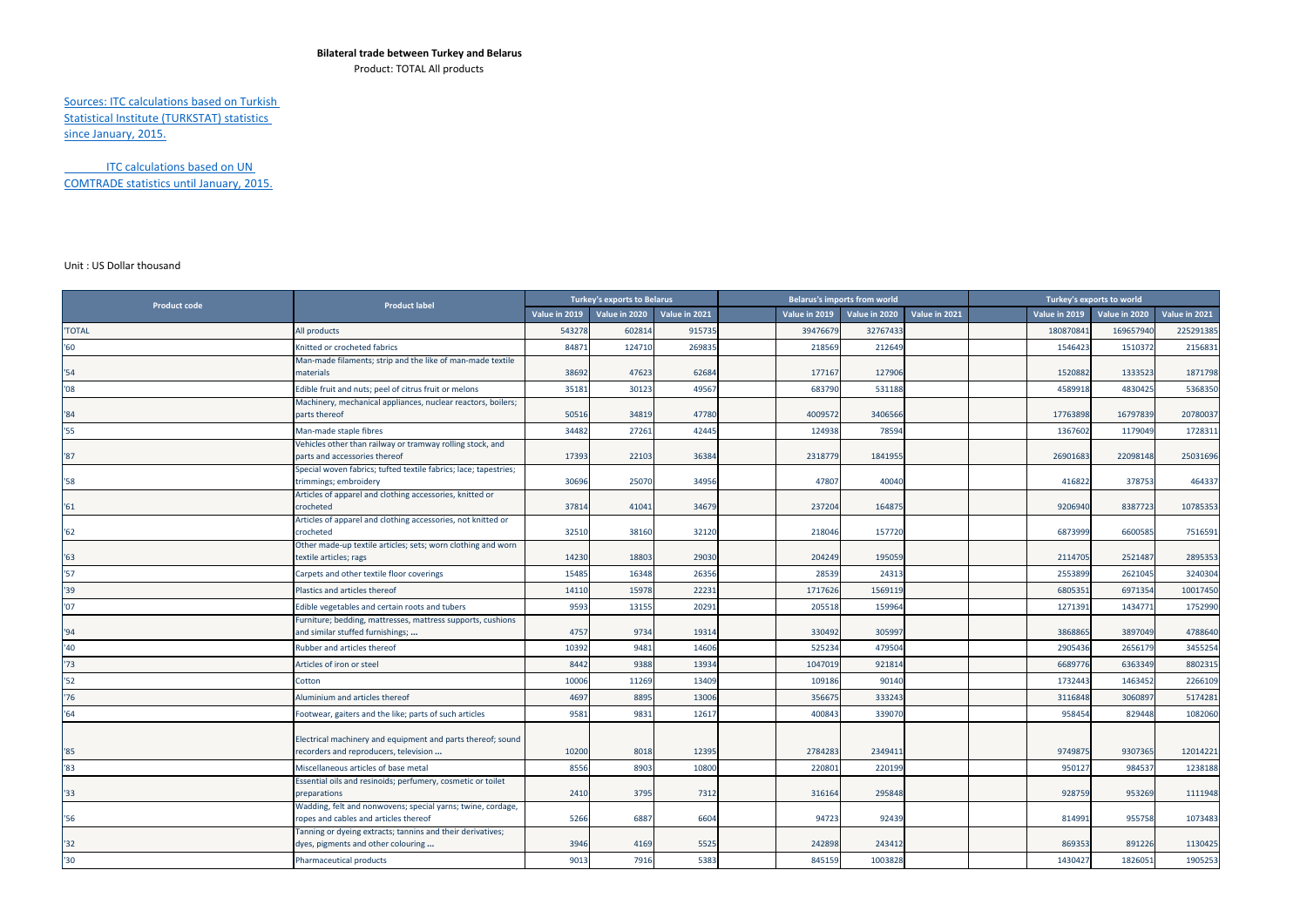| '20  | Preparations of vegetables, fruit, nuts or other parts of plants                                      | 3848 | 5151 | 4758 | 161433  | 161180  |  | 208831  | 2364552 | 2696086  |
|------|-------------------------------------------------------------------------------------------------------|------|------|------|---------|---------|--|---------|---------|----------|
| 96   | Miscellaneous manufactured articles                                                                   | 2952 | 3649 | 4715 | 179852  | 180498  |  | 93344   | 902163  | 954177   |
| 17   | Sugars and sugar confectionery                                                                        | 3431 | 2814 | 4523 | 115137  | 89990   |  | 641209  | 670795  | 993605   |
|      | Fish and crustaceans, molluscs and other aquatic                                                      |      |      |      |         |         |  |         |         |          |
| '03  | nvertebrates                                                                                          | 187  | 821  | 4017 | 372335  | 37226   |  | 97638   | 1014566 | 1298893  |
| '18  | Cocoa and cocoa preparations                                                                          | 806  | 1360 | 3589 | 169733  | 15599   |  | 66589   | 653018  | 775544   |
| '09  | Coffee, tea, maté and spices                                                                          | 309  | 820  | 3185 | 9837    | 10871   |  | 21186   | 257132  | 271383   |
| '25  | Salt; sulphur; earths and stone; plastering materials, lime and<br>cement                             | 1941 | 1741 | 2744 | 248795  | 20493   |  | 278465  | 280131  | 3419609  |
| '34  | Soap, organic surface-active agents, washing preparations,<br>lubricating preparations, artificial    | 2250 | 1913 | 2674 | 274304  | 26158   |  | 87113   | 1124841 | 1015708  |
| '70' | Glass and glassware                                                                                   | 1001 | 1724 | 2474 | 172898  | 14620   |  | 109756  | 105236  | 1357984  |
| '35  | Albuminoidal substances; modified starches; glues; enzymes                                            | 1155 | 1429 | 2349 | 51447   | 5284    |  | 235358  | 250994  | 340707   |
| '90  | Optical, photographic, cinematographic, measuring, checking,<br>precision, medical or surgical        | 1582 | 1932 | 2344 | 776707  | 69524   |  | 1182722 | 1317769 | 1421027  |
| '19  | Preparations of cereals, flour, starch or milk; pastrycooks'<br>products                              | 1020 | 1675 | 2291 | 219802  | 20481   |  | 191109  | 207903  | 2170299  |
| '02  | Meat and edible meat offal                                                                            | 13   |      | 2279 | 142054  | 12474   |  | 63975   | 569938  | 878988   |
| 38'  | Miscellaneous chemical products                                                                       | 2136 | 1803 | 2210 | 378670  | 39668   |  | 76466   | 1157492 | 1221685  |
| '48  | Paper and paperboard; articles of paper pulp, of paper or of<br>paperboard                            | 1758 | 1907 | 2102 | 541514  | 49389   |  | 178542  | 1725418 | 2163274  |
| '51  | Wool, fine or coarse animal hair; horsehair yarn and woven<br>fabric                                  | 1047 | 676  | 2054 | 34147   | 2445    |  | 94048   | 68043   | 87871    |
| '29  | Organic chemicals                                                                                     | 830  | 480  | 2040 | 61083   | 52884   |  | 652734  | 602028  | 1067273  |
|      |                                                                                                       |      |      |      |         |         |  |         |         |          |
| '41  | Raw hides and skins (other than furskins) and leather                                                 | 3161 | 3572 | 2005 | 38092   | 29446   |  | 23410   | 155984  | 253124   |
| '82  | Tools, implements, cutlery, spoons and forks, of base metal;<br>parts thereof of base metal           | 757  | 1127 | 1894 | 184706  | 17986   |  | 26968   | 255321  | 326139   |
| 72   | Iron and steel                                                                                        | 746  | 1078 | 1777 | 168171  | 140063  |  | 1002030 | 880321  | 17089925 |
| '74  | Copper and articles thereof                                                                           | 1629 | 1563 | 1761 | 22037   | 21924   |  | 1524530 | 1581015 | 2600107  |
| '44' | Wood and articles of wood; wood charcoal                                                              | 618  | 1181 | 1755 | 18117   | 17867   |  | 87489   | 97702   | 1474022  |
| '71  | Natural or cultured pearls, precious or semi-precious stones,<br>precious metals, metals clad         | 1167 | 1008 | 1497 |         |         |  | 733284  | 6693436 | 10962233 |
| '59  | mpregnated, coated, covered or laminated textile fabrics;<br>:extile articles of a kind suitable      | 738  | 1105 | 1459 | 42978   | 67529   |  | 29771   | 25657   | 308164   |
| '69  | Ceramic products                                                                                      | 431  | 946  | 1456 | 122304  | 104384  |  | 1166848 | 1247543 | 1616448  |
| '68  | Articles of stone, plaster, cement, asbestos, mica or similar<br>naterials                            | 955  | 1029 | 1415 | 144880  | 12591   |  | 142193  | 147461  | 1861516  |
| '42  | Articles of leather; saddlery and harness; travel goods,<br>handbags and similar containers; articles | 918  | 879  | 1327 | 53661   | 4034    |  | 351246  | 28483   | 413427   |
| '21  | Miscellaneous edible preparations                                                                     | 602  | 1003 | 1209 | 30375   | 31213   |  | 76386   | 80933   | 877882   |
| 12   | Oil seeds and oleaginous fruits; miscellaneous grains, seeds<br>and fruit; industrial or medicinal    | 92   | 868  | 675  | 383744  | 413484  |  | 52764   | 446384  | 579109   |
| '93  | Arms and ammunition; parts and accessories thereof                                                    | 350  | 524  | 588  |         |         |  | 40289   | 652616  | 1085569  |
| 55   | Headgear and parts thereof                                                                            | 387  | 635  | 484  | 16110   | 1230    |  | 4234    | 53137   | 67303    |
| 43'  | Furskins and artificial fur; manufactures thereof                                                     | 404  | 476  | 370  | 19783   | 17780   |  | 16177   | 101824  | 153024   |
| '27  | Mineral fuels, mineral oils and products of their distillation<br>bituminous substances; mineral      | 34   | 102  | 349  | 9785626 | 6684641 |  | 8449156 | 4715233 | 8511128  |
| "11" | Products of the milling industry; malt; starches; inulin; wheat<br>gluten                             |      | 86   | 278  | 45283   | 34481   |  | 1309671 | 1187771 | 1440913  |
| '95  | Toys, games and sports requisites; parts and accessories<br>thereof                                   | 51   | 276  | 260  | 168646  | 164253  |  | 148547  | 128870  | 183594   |
| 15   | Animal or vegetable fats and oils and their cleavage products;<br>prepared edible fats; animal        | 57   | 80   | 235  | 139459  | 149286  |  | 1009156 | 1386489 | 2081171  |
|      | Printed books, newspapers, pictures and other products of                                             |      |      |      |         |         |  |         |         |          |
| '49  | the printing industry; manuscripts,                                                                   | 163  | 111  | 181  | 49855   | 43898   |  | 124183  | 132344  | 154123   |
| '24  | Tobacco and manufactured tobacco substitutes                                                          |      |      | 180  |         |         |  | 909792  | 909214  | 781679   |